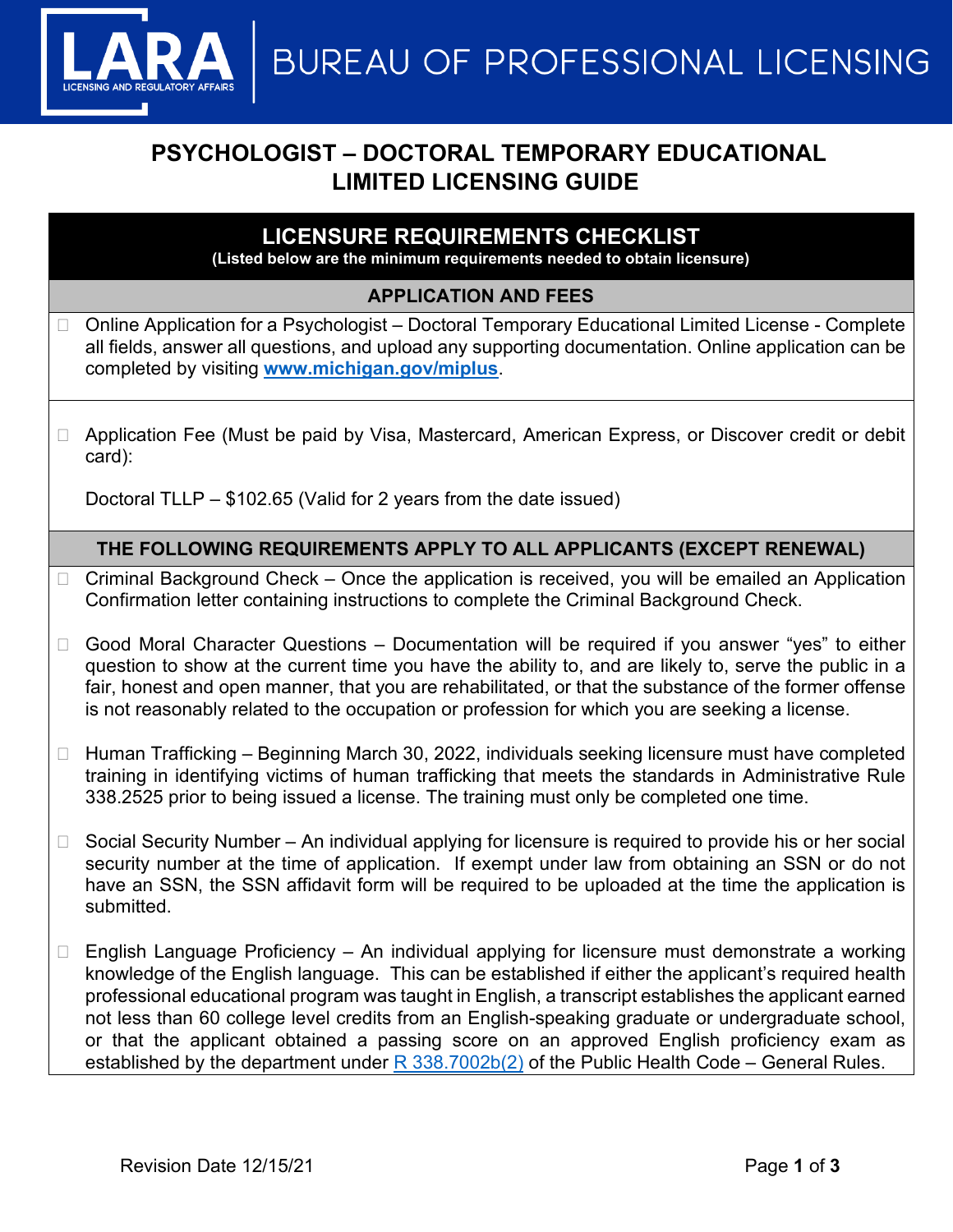### **MICHIGAN PSYCHOLOGIST – DOCTORAL TEMPORARY EDUCATIONAL LIMITED LICENSING GUIDE**

 Implicit Bias Training– Beginning June 1, 2022, completion of 2 hours of implicit bias training within the 5 years immediately preceding issuance of the license or registration is required. This requirement does not apply to applicants for relicensure.

## **REQUIREMENTS FOR LICENSURE BY EXAMINATION**

- $\Box$  Professional Education Name of school attended, and name of educational program completed.
- □ Certification of Enrollment in a Doctoral Degree program for Psychology form is required to be submitted from the school you attend. The form can be emailed to bpldata@michigan.gov or mailed to the Bureau of Professional Licensing, PO Box 30670, Lansing, MI 48909.

## **RENEWAL REQUIREMENTS CHECKLIST**

- □ Online Application For Psychologist Doctoral Temporary Educational Limited Renewal Can be completed by visiting **www.michigan.gov/miplus.**
- □ Renewal Application Fee (Must be paid by Visa, Mastercard, American Express, or Discover credit or debit card):

Doctoral Temporary Educational Limited – \$ 43.20

□ Renewal Cycle:

Doctoral Temporary Educational Limited – 2 Years (may renew a maximun of 3 times)

- □ Good Moral Character Questions Documentation will be required if you answer "yes" to either question to show at the current time you have the ability to, and are likely to, serve the public in a fair, honest and open manner, that you are rehabilitated, or that the substance of the former offense is not reasonably related to the occupation or profession for which you are seeking license renewal.
- $\Box$  Disciplinary Question Documentation will be required if you answer "yes" to having sanctions imposed against you by a similar licensure, registration, certification, or disciplinary board of another state or country you have not previously reported to the department.
- $\Box$  Human Trafficking Beginning in 2019, and all renewals thereafter, licensees seeking renewal must have completed training in identifying victims of human trafficking that meets the standards in Administrative Rule 338.2525 prior to renewing their license. The training must only be completed one time.
- $\Box$  Implicit Bias Training For initial renewals completed after June 1, 2021, completion of one hour of implicit bias training is required for each year of licensure since June 1, 2021. If renewing prior to